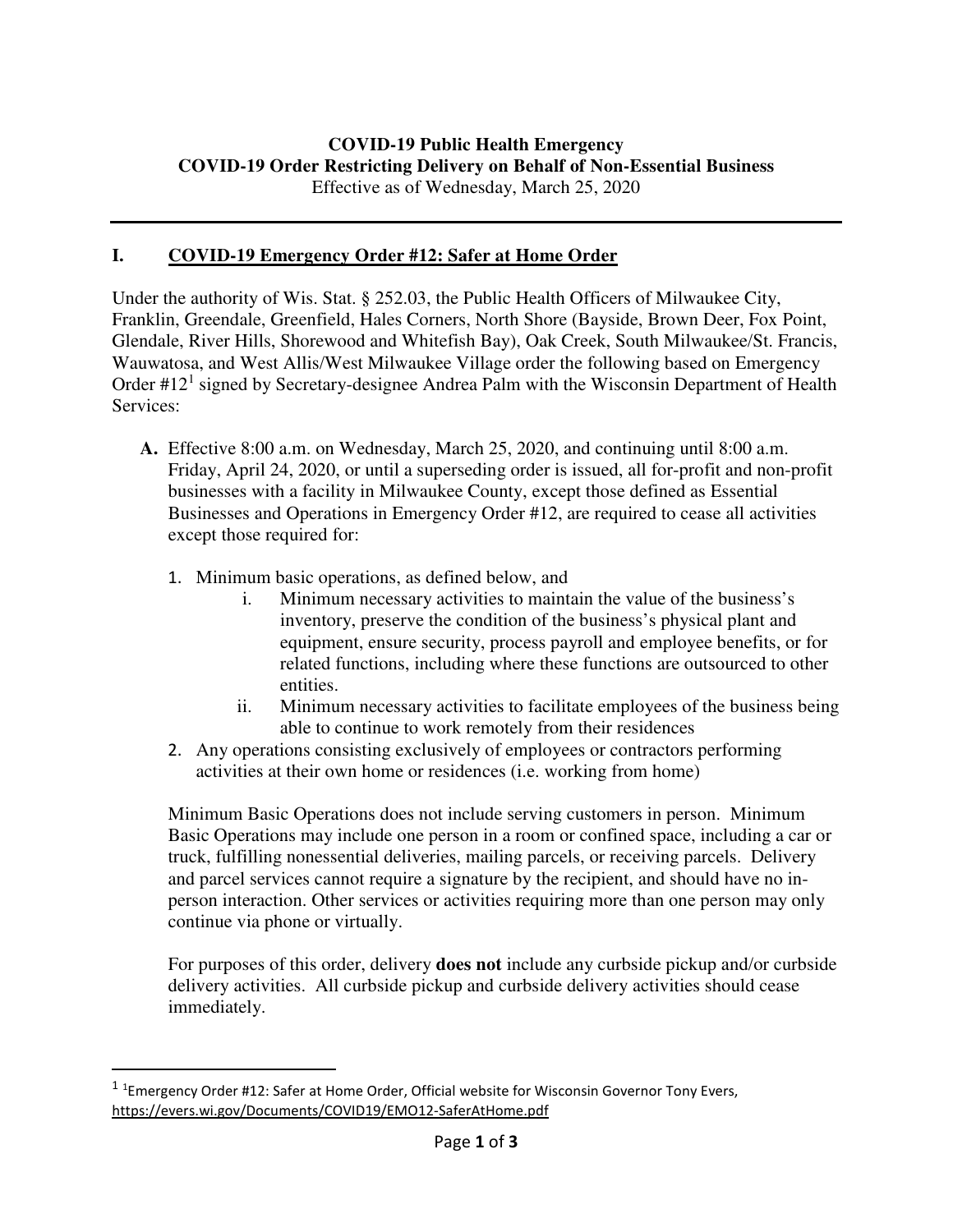- **B.** The overriding goal of this Order is to minimize the in-person interaction which is the primary means of transmission.
- **C.** This Order is issued based on evidence of increasing transmission of COVID-19, scientific evidence regarding the most effective approaches to slow the transmission of communicable diseases generally and COVID-19 specifically, and best practices as currently known and available to protect vulnerable members of the public from avoidable risk of serious illness or death resulting from exposure to COVID-19. Although most people who contract COVID-19 do not become seriously ill, people with mild symptoms and asymptomatic people with COVID-19 may place other vulnerable members of the public at significant risk.
- **D.** This Order is enforceable by any local law enforcement officials. Violation or obstruction of this Order is punishable by up to 30 days imprisonment, or up to a \$250 fine, or both based on Wis. Stat. § 252.25.

It is so ordered by the Public Health Officers of Milwaukee City, Franklin, Greendale, Greenfield, Hales Corners, North Shore (Bayside, Brown Deer, Fox Point, Glendale, River Hills, Shorewood and Whitefish Bay), Oak Creek, South Milwaukee/St. Francis, Wauwatosa, and West Allis/West Milwaukee Village.

Jemes Ponalde

\_\_\_\_\_\_\_\_\_\_\_\_\_\_\_\_\_\_\_\_\_\_\_\_\_\_\_\_\_\_\_\_\_ Milwaukee City Public Health Officer, Dr. Jeanette Kowalik

## **Courtney Day**

\_\_\_\_\_\_\_\_\_\_\_\_\_\_\_\_\_\_\_\_\_\_\_\_\_\_\_\_\_\_\_\_\_ Franklin Public Health Officer, Courtney Day

Susan Shepeard

\_\_\_\_\_\_\_\_\_\_\_\_\_\_\_\_\_\_\_\_\_\_\_\_\_\_\_\_\_\_\_\_\_ Greendale Public Health Officer, Sue Shepeard

Harren of Ranach

\_\_\_\_\_\_\_\_\_\_\_\_\_\_\_\_\_\_\_\_\_\_\_\_\_\_\_\_\_\_\_\_\_ Greenfield Public Health Officer, Darren J. Rausch, M.S.

Kachun Radloff, Rd

\_\_\_\_\_\_\_\_\_\_\_\_\_\_\_\_\_\_\_\_\_\_\_\_\_\_\_\_\_\_\_\_\_

Hales Corners Public Health Officer, Kathy Radloff